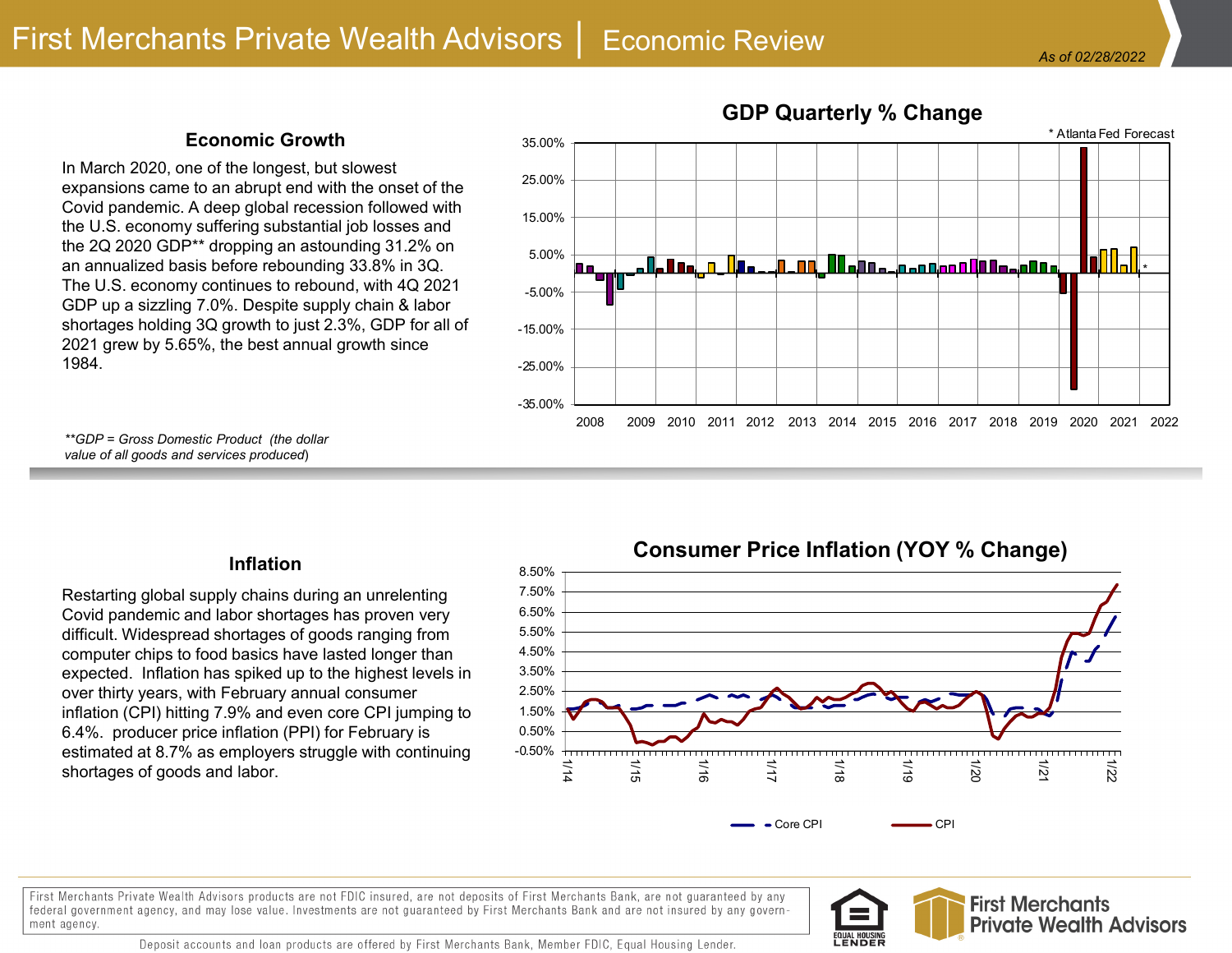# **U.S. Unemployment & Wage Growth** Source: FactSet

#### **Labor Market**

National employment remains about 4 million short of pre-pandemic levels. About half are early retirees who may not return to the work force. Others are on the sidelines for various reasons. The unemployment rate has progressed lower from a pandemic high of nearly 15% to just 3.8% in February. Job openings remain at all-time highs (11.3 million) and February showed payroll growth of just 678,000 despite the tight labor market and continuing covid issues.



### **Corporate Profits**

Tax changes and a strong economy allowed the S&P 500 to post healthy profit growth in 2018. Profit growth in 2019 slowed dramatically as tax benefits faded and global growth waned. The pandemic hit corporate earnings hard in 2020, with earnings declining around 13%. However, S&P 500 operating earnings growth is expected to be up over 30% in 2021. 2022 earnings growth estimates are 7-8%, but remain dependent on the pandemic, supply chain problems, labor shortages, government stimulus and any tax changes.

## **S & P Operating Earnings**



First Merchants Private Wealth Advisors products are not FDIC insured, are not deposits of First Merchants Bank, are not guaranteed by any federal government agency, and may lose value. Investments are not guaranteed by First Merchants Bank and are not insured by any government agency.





Deposit accounts and loan products are offered by First Merchants Bank, Member FDIC, Equal Housing Lender.